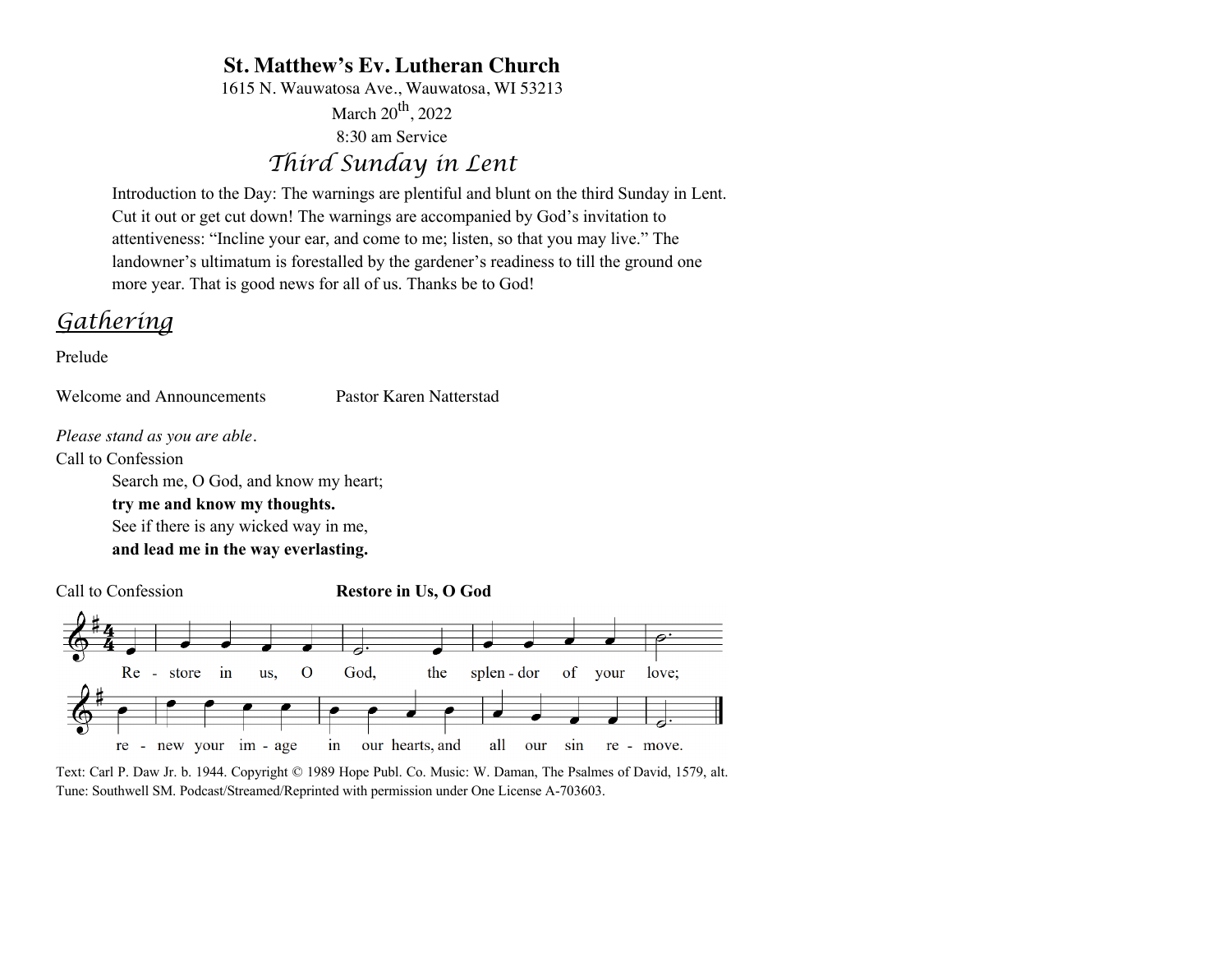2

Confession and Forgiveness

In the name of God, who makes a way in the wilderness, walks with us, and guides us in our pilgrimage.

## **Amen.**

Those who think they are standing are warned to take heed, lest they fall.

# **For the Lord is gracious and merciful, slow to anger, and abounding in steadfast love.**

Let us confess our sin in the presence of God and of one another.

*Silence is kept for reflection.*

# Gracious God,

**In times of temptation, we forget what you have done for us. You give us everything we need, yet we often remain unsatisfied. You show us the way we are to follow, yet we often continue on the path of self-indulgence and selfcenteredness. Forgive us, we pray. We ask for your direction, your patience, your love, in the name of Jesus Christ, who, in spite of his temptations, was faithful to your saving Word.**

By water and the Holy Spirit, God gives us a new birth, and through the death and resurrection of Jesus Christ, God forgives us all our sins. Almighty God strengthen us in all goodness and keep us in eternal life.

### **Amen.**

# Gathering Song **#327 Through the Night of Doubt and Sorrow**

# Greeting

We gather as we live in the name of the Father, our Creator; the Son, our Redeemer; and the Holy Spirit, our Comforter.

**Amen.**

Litany for the 3rd Sunday in Lent

Like a gardener, Lord, you are patient with our progress.

**Help us, to grow in the way that you want us to.**

Like a gardener you tend and nourish us.

**Help us, to be replenished by the word in your Scriptures.**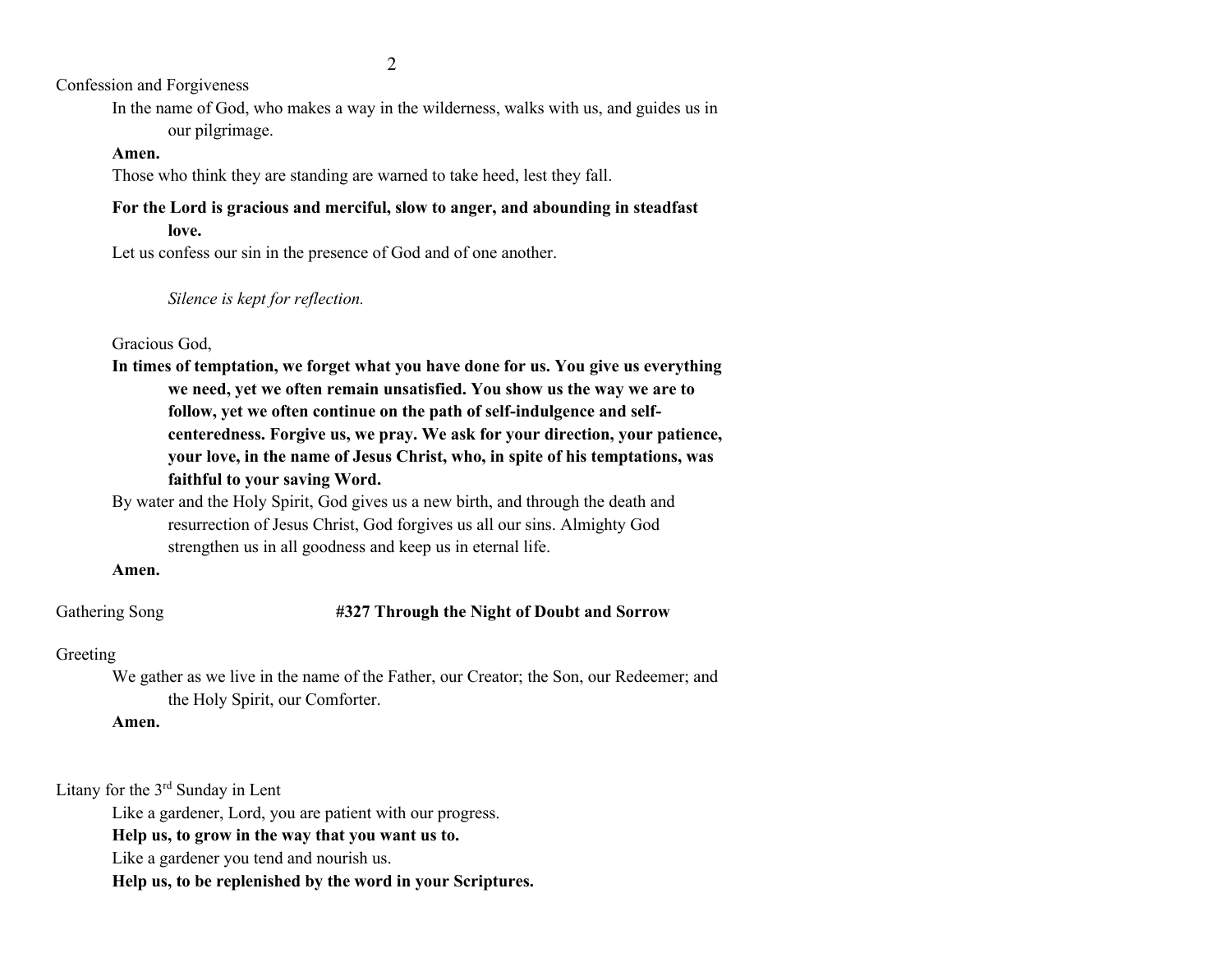Like a gardener you rejoice when we bear fruit. **Help us, to bear the fruit that is pleasing to you.** Help us, O Lord, **to keep gaining strength from you.**

### Prayer of the Day

Eternal God, your kingdom has broken into our troubled world through the life, death, and resurrection of your Son. Help us to hear your word and obey it and bring your saving love to fruition in our lives, through Jesus Christ, our Savior and Lord, who lives and reigns with you and the Holy Spirit, one God, now and forever.

#### **Amen.**

*Please be seated.*

# *Word*

First Reading Isaiah 55:1-9

*To those who have experienced long years in exile, the return to their homeland is a celebration of abundant life. God calls them into an everlasting covenant of love. Those who return to God will enjoy new life and forgiveness, because God's ways are not our ways.*

Word of God, word of life. **Thanks be to God.**

Psalm Psalm 63:1-8

*O God, eagerly I seek you; my soul thirsts for you. (Ps. 63:1)*

O God, you are my God; eagerly I seek you; my soul thirsts for you, my flesh faints for you, as in a dry and weary land where there is no water.

**Therefore, I have gazed upon you in your holy place, that I might behold your power and your glory.** 

For your steadfast love is better than life itself; my lips shall give you praise. **So will I bless you as long as I live and lift up my hands in your name.**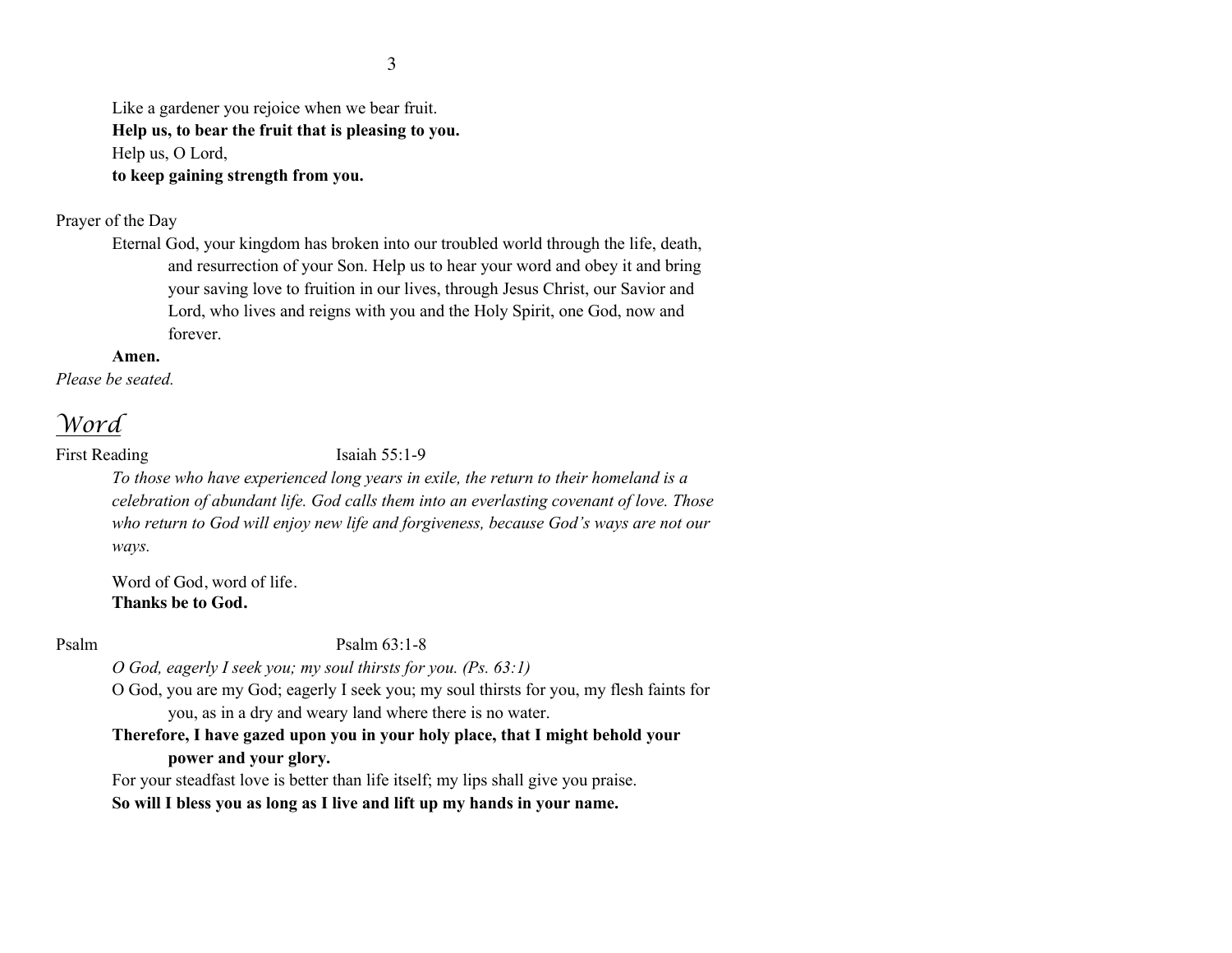My spirit is content, as with the richest of foods, and my mouth praises you with joyful lips,

**when I remember you upon my bed and meditate on you in the night watches.**  For you have been my helper, and under the shadow of your wings I will rejoice. **My whole being clings to you; your right hand holds me fast.**

Second Reading Luke 13:1-9

Word of God, word of life. **Thanks be to God.**

*Please stand as you are able.*

# Gospel Acclamation **page 189 Let Your Steadfast Love Come to Us**

Gospel Reading (Sermon Text) Luke 10:25-37

*Jesus is challenged to explain what is involved in obeying the greatest commandment. He tells a parable rich in surprises: those expected to show pity display hard hearts while the lowly give and receive unexpected and lavish mercy.*

The holy gospel according to Luke, the  $10^{th}$  chapter. **Glory to you, O Lord.**

The Gospel of the Lord for you this day. **Praise to you, O Christ.**

*Please be seated.*

Pastor Karen Natterstad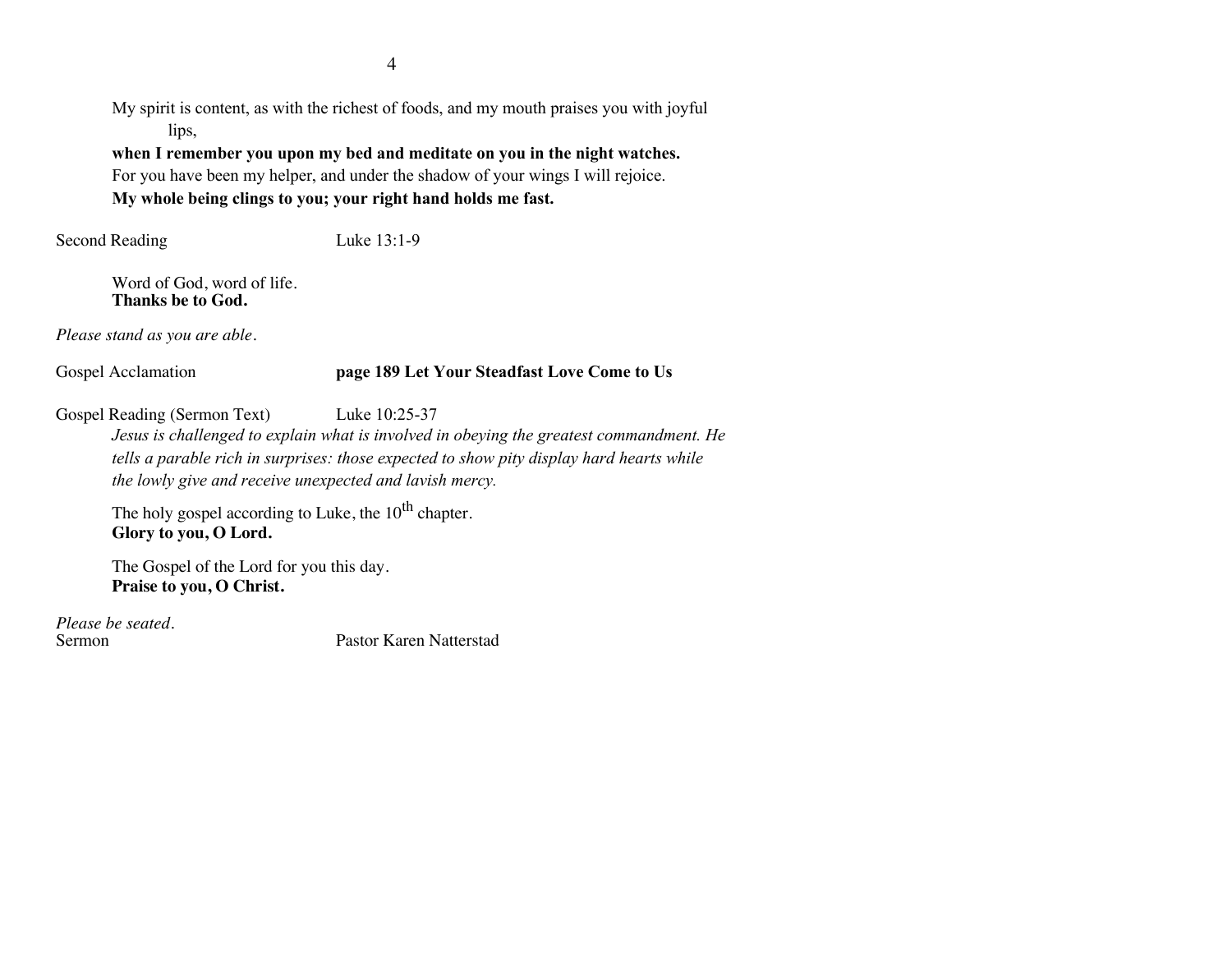*Please stand as you are able.*

Hymn of the Day **O God of Mercy, God of Light** (Stanzas 1, 3-5)

*(Prayer Cards will be collected during the Hymn of the Day)*



Text: Godfrey Thring, 1823-1903, alt. Copyright © 2006 Augsburg Fortress. Podcast/Streamed/Reprinted with permission under One License A-703603. Music: William B. Bradbury, 1816-1868. Tune: Woodworth, LM.

Profession of Faith **Apostles' Creed**

**I believe in God, the Father almighty, creator of heaven and earth.** 

- **I believe in Jesus Christ, God's only Son, our Lord, who was conceived by the Holy Spirit, born of the virgin Mary, suffered under Pontius Pilate, was crucified, died, and was buried; he descended to the dead.**
- **On the third day he rose again; he ascended into heaven, he is seated at the right hand of the Father, and he will come to judge the living and the dead.**

**I believe in the Holy Spirit, the holy catholic Church, the communion of saints, the forgiveness of sins, the resurrection of the body, and the life everlasting. Amen.**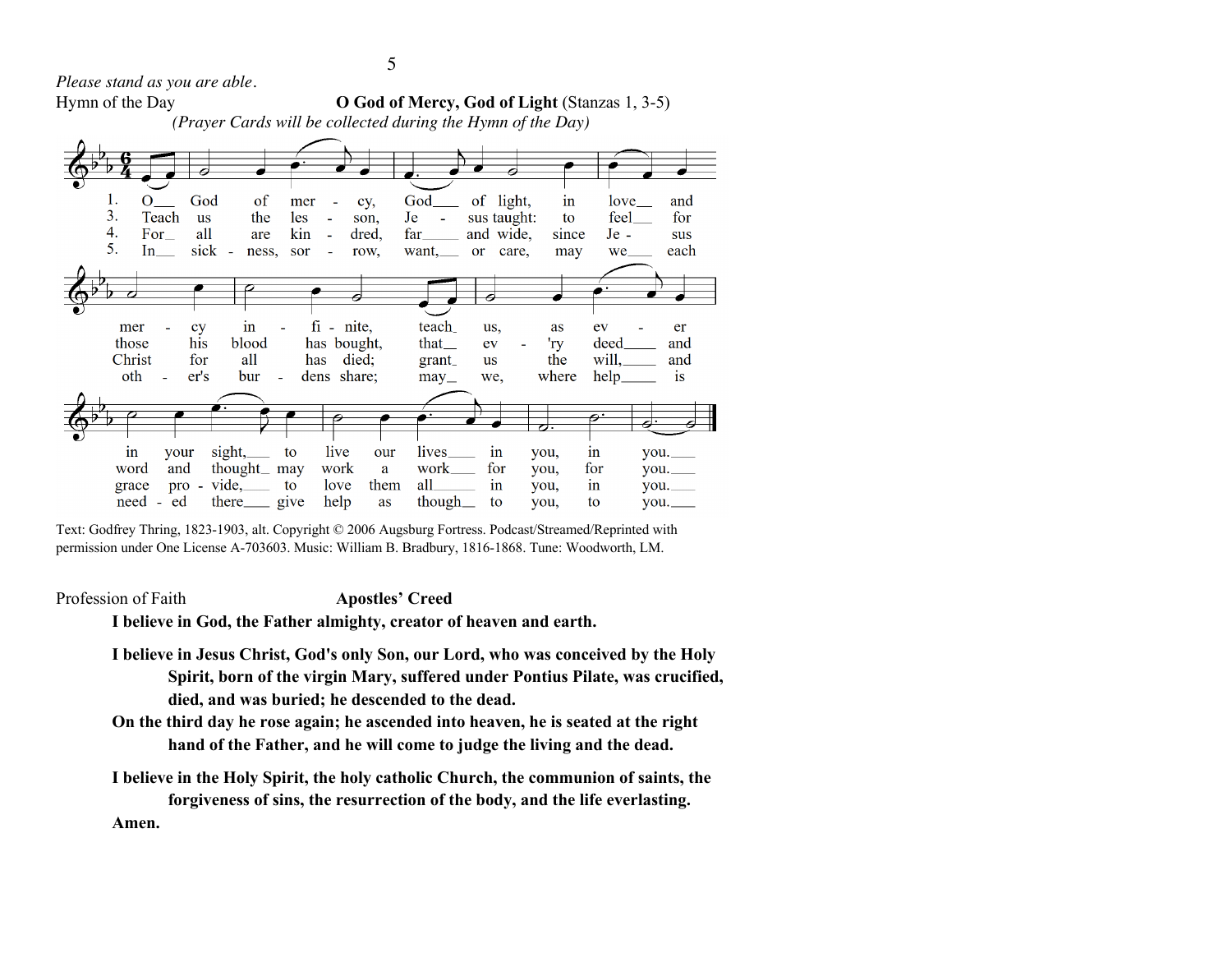Prayers of Intercession

Drawn close to the heart of God, we offer these prayers for the church, the world, and all who are in need.



Text & Music: Paul Andress, b. 1956. Text & Music Copyright © 2006 Augsburg Fortress. Podcast/Streamed/Reprinted with permission under One License A-703603.

# …Merciful God. **Receive our prayer.**

Accept the prayers we bring, O God, on behalf of a world in need, for the sake of Jesus Christ.

### **Amen.**

Sharing the Peace of Christ

May the peace of the Lord be with you always.

**And also with you.**

*Please be seated.*

*Thanksgiving*

Musical Offering *Shall We Gather at the River* arr. by Michael Helman – The EmBELLishments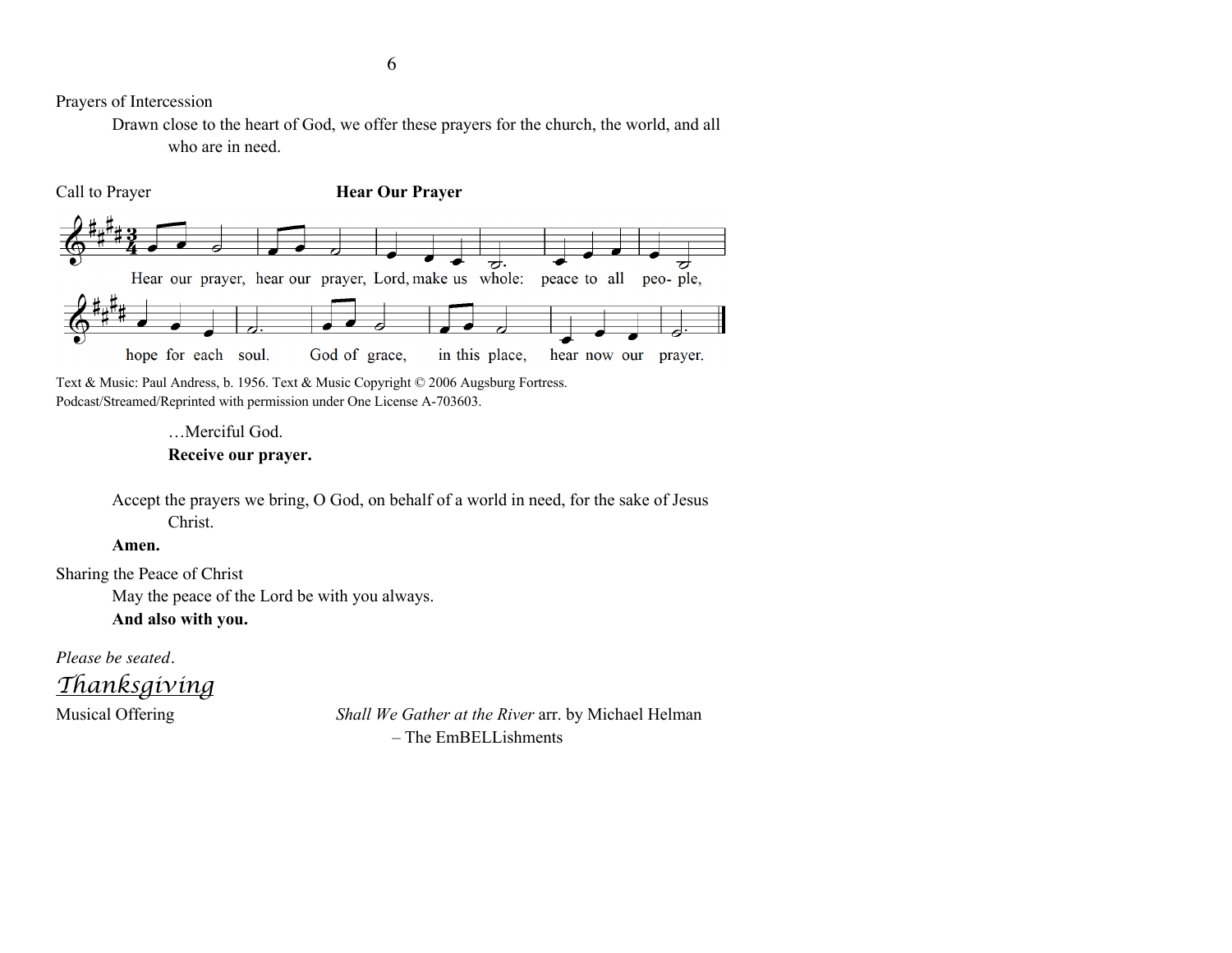*Please stand as you are able.*



Text: Arden Mead. Copyright © 1999 Creative Communications for the Parish. Used with permission. Music: William H. Monk. Tune: Eventide 10 10 10 10.

#### Offertory Prayer

Dear God, you have planted us and tended to us. No amount of good can repay what you have freely offered. Accept from us these gifts, this fruit, our offering to you. Use it to nourish the world. Through Jesus Christ our Lord.

#### **Amen.**

#### Lord's Prayer

Gathered into one by the Holy Spirit, let us pray as Jesus taught us. **Our Father in heaven, hallowed be your name, your kingdom come, your will be done, on earth as in heaven. Give us today our daily bread. Forgive us our sins as we forgive those who sin against us. Save us from the time of trial and deliver us from evil. For the kingdom, the power, and the glory are yours, now and forever. Amen.**